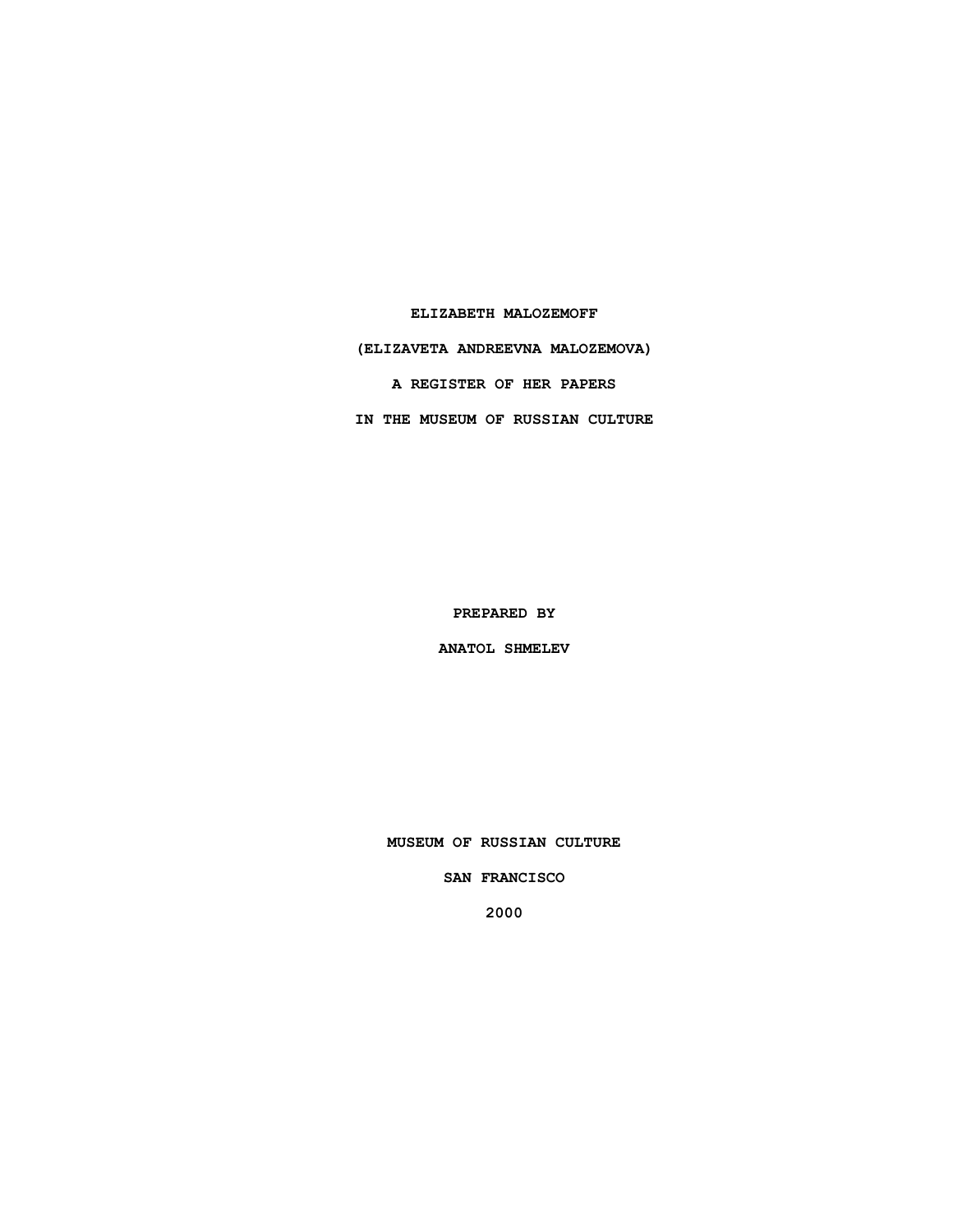### **ELIZABETH MALOZEMOFF**

## **BIOGRAPHICAL NOTE**

- **1881 Born, St. Petersburg, Russia**
- **1922 B. A., University of California, Berkeley**
- **1929 M. A. University of California, Berkeley**
- **1938 Ph.D., Russian literature, University of California, Berkeley**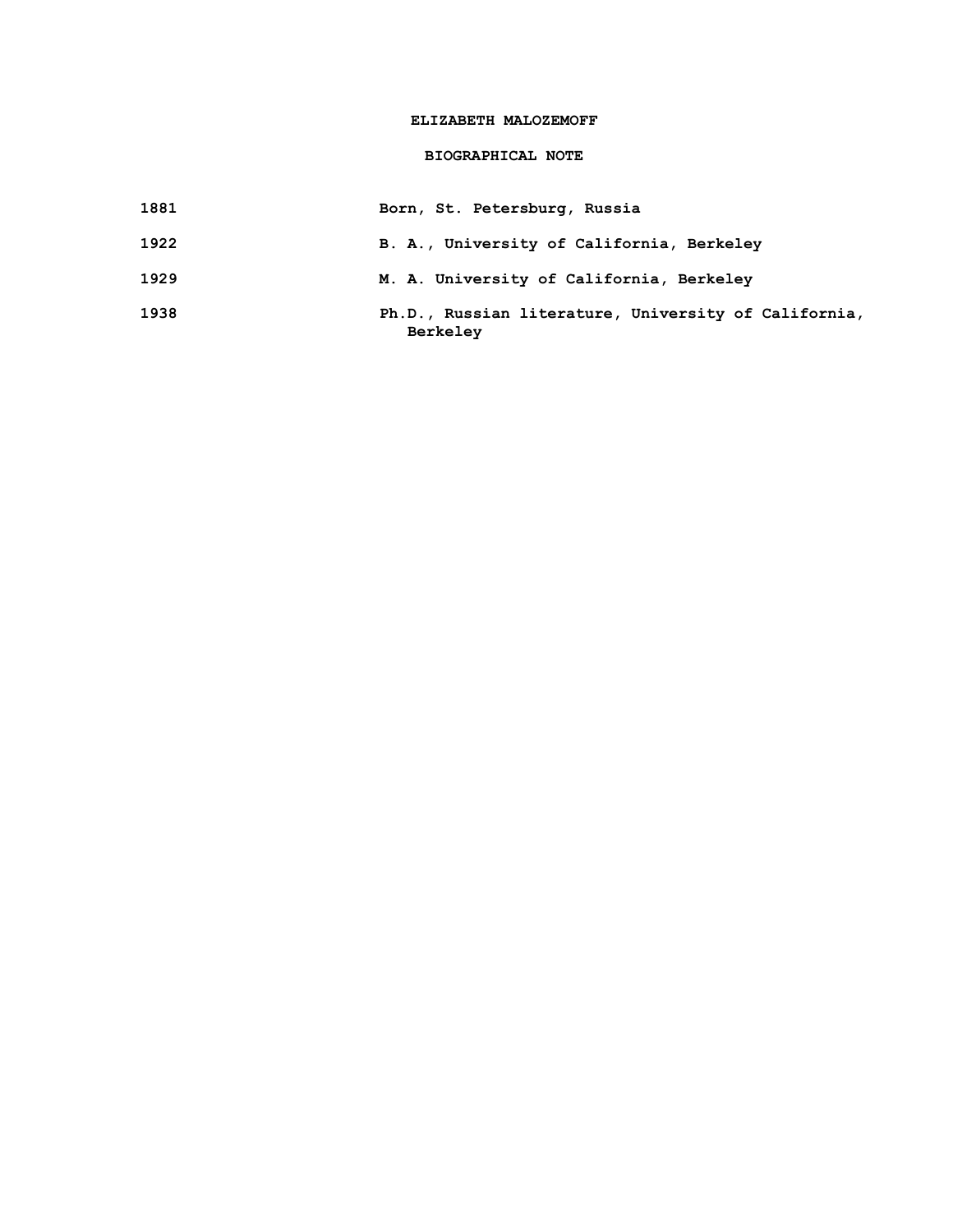#### **SCOPE AND CONTENT NOTE**

#### **ELIZABETH MALOZEMOFF PAPERS**

**The most significant materials in this collection are contained in the correspondence file, particularly the correspondence with émigré Russian writers such as Nina Fedorova (Riasanovsky) and Nikolai Narokov. Writings by and clippings about two prominent émigrés, Anna Mazurova and Sergei Gornyi, have been placed in the subject file under their names.** 

**Detailed processing and preservation microfilming for these materials were made possible by a generous grant from the National Endowment for the Humanities and by matching funds from the Hoover Institution and Museum of Russian Culture. The grant also provides depositing a microfilm copy in the Hoover Institution Archives. The original materials and copyright to them (with some exceptions) are the property of the Museum of Russian Culture, San Francisco. A transfer table indicating corresponding box and reel numbers is appended to this register.**

**The Hoover Institution assumes all responsibility for notifying users that they must comply with the copyright law of the United States (Title 17 United States Code) and Hoover Rules for the Use and Reproduction of Archival Materials.**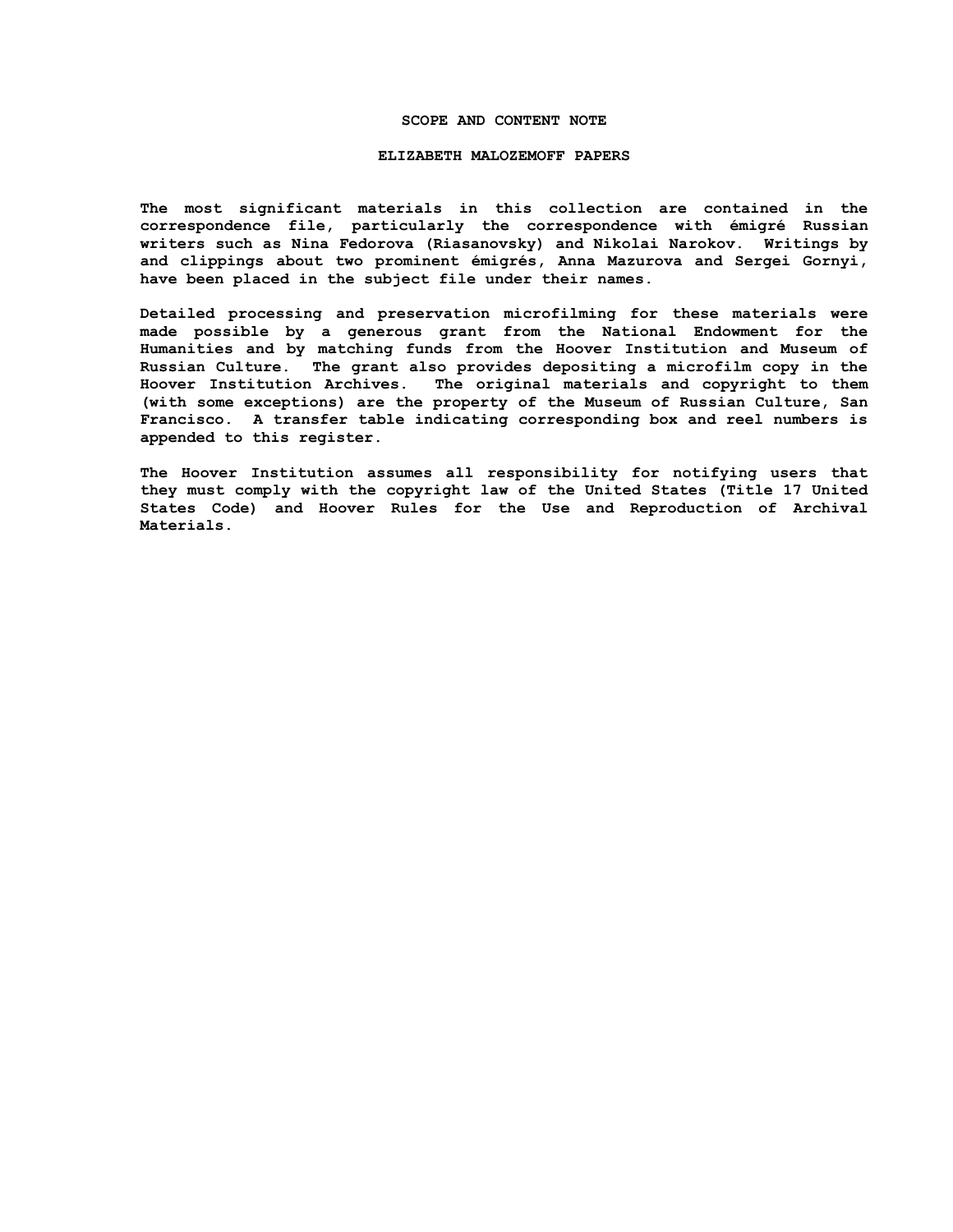### **REGISTER**

# **ELIZABETH MALOZEMOFF PAPERS**

## **SERIES DESCRIPTION:**

| Box Nos | Series                                                                                                                                                              |
|---------|---------------------------------------------------------------------------------------------------------------------------------------------------------------------|
| 1       | BIOGRAPHICAL FILE, 1930-1971. Educational records, papers<br>relating to E. A. Malozemoff's son, Plato, and miscellany,<br>arranged alphabetically by physical form |
| 1       | CORRESPONDENCE, 1928-1968. Arranged alphabetically by<br>name of correspondent                                                                                      |
| 1       | SUBJECT FILE, 1926-1962. Clippings, correspondence,<br>photographs, programs, and writings, arranged<br>alphabetically by heading                                   |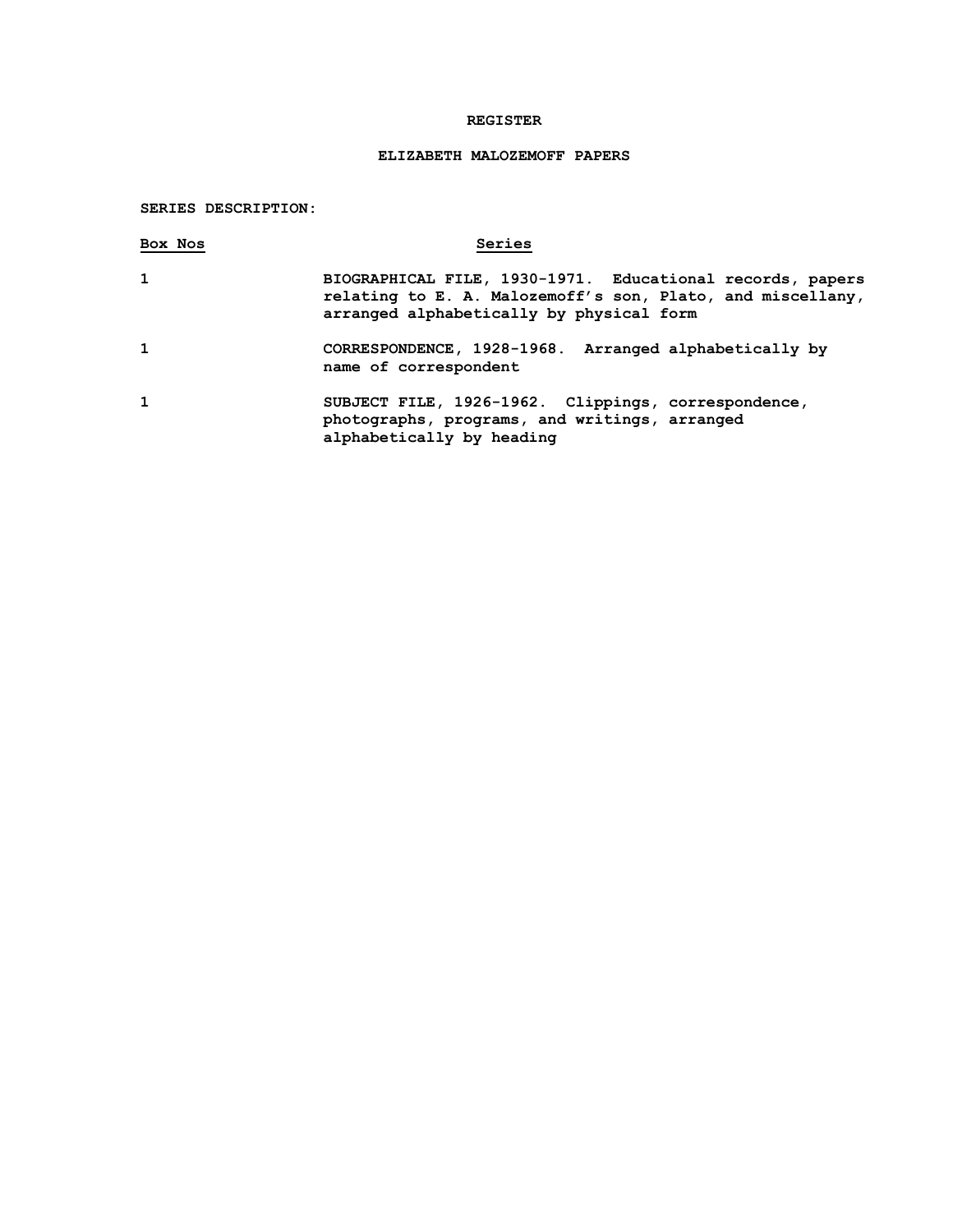|         | Box Folder     |                                                                                                                 |
|---------|----------------|-----------------------------------------------------------------------------------------------------------------|
| Nos Nos |                | Contents                                                                                                        |
| 1.      |                | BIOGRAPHICAL FILE, 1930-1971                                                                                    |
|         | 1              | Educational records                                                                                             |
|         | $\overline{2}$ | Family file - Plato Malozemoff (son). Birthday                                                                  |
|         |                | postcard, 1930, and clippings relating to his career                                                            |
|         |                | as a mining executive                                                                                           |
|         | 3              | Miscellany. Includes college notes and syllabi, 1946-<br>1947, perhaps of Malozemoff's other son, Andrew        |
|         |                | CORRESPONDENCE, 1928-1968                                                                                       |
|         | 4              | General, 1928-1968                                                                                              |
|         | 5              | Unidentified, n.d.                                                                                              |
|         | 6              | Arensburger, K., 1962                                                                                           |
|         | 7              | Avtonomov, Nikolai Pavlovich, 1956-1961                                                                         |
|         | 8              | Berezov, Rodion, 1964                                                                                           |
|         | 9              | Bunina, V., 1951                                                                                                |
|         | 10             | Damanskaia, A., 1941                                                                                            |
|         | 11             | Dolgopolov, Aleksandr, 1964                                                                                     |
|         | 12             | Dudorova, N., n.d.                                                                                              |
|         |                | Gornyi, Sergei. See Otsup, Aleksandr                                                                            |
|         | 13             | Grot, E., 1952                                                                                                  |
|         | 14             | Gulenko (Goulenko), V., 1965. Includes offprint of<br>article                                                   |
|         | 15             | Ilyin, Olga, n.d.                                                                                               |
|         | 16             | Isaenko, Evgeniia Sergeevna, 1965                                                                               |
|         | 17             | Khomiakov (Homjakow), G., 1965                                                                                  |
|         | 18             | Klenovskii (Klenowsky), Dmitrii, 1965-1968                                                                      |
|         | 19             | Kutyrina, Olga, 1965 and undated                                                                                |
|         | 20             | Losskii, Nikolai Onufrievich, 1956-1957                                                                         |
|         | 21             | Mazurova, Aleksandra, 1934-1961 and undated. See also<br><b>SUBJECT FILE</b>                                    |
|         | 22             | Mort, Viktor Konstantinovich, 1964                                                                              |
|         | 23             | Narokov, Nikolai V., 1955-1967                                                                                  |
|         | 24             | Nikolaeva, A., 1968                                                                                             |
|         | 25             | Otsup, Aleksandr (pseud. Sergei Gornyi), 1926-1938 and<br>Includes photographs of Gornyi and family<br>undated. |
|         |                | members (?). See also SUBJECT FILE                                                                              |
|         | 26             | Poltoratskaia (Poltoratzky), Marianna A., 1962-1968                                                             |
|         | 27             | Pomerantsev, Kirill, 1965-1966                                                                                  |
|         | 28             | Presniakova, Elena, 1965                                                                                        |
|         | 29             | Remizov, Aleksei Mikhailovich, 1952                                                                             |
|         | 30             | Riasanovsky (Fedorova), Nina, 1961-1968 and undated                                                             |
|         | 31             | Russian Center, San Francisco 1944 and undated                                                                  |
|         | 32             | Saburova, Irina, 1959-1960 and undated                                                                          |
|         | 33             | Soboleva, Galina, 1966                                                                                          |
|         | 34             | Taranik, M., 1964                                                                                               |
|         | 35             | Tovstopiat, Ivan Danilovich, 1966                                                                               |
|         | 36             | Vuus (?), K., 1968 and undated                                                                                  |
|         |                | SUBJECT FILE, 1926-1962. Clippings, correspondence,                                                             |
|         |                | photographs, programs, writings and other matter<br>Gornyi, Sergei. See Otsup, Aleksandr                        |
|         | $37 - 38$      | Mazurova, Aleksandra. Includes Mazurova's                                                                       |
|         |                | correspondence with an unidentified individual in the                                                           |
|         |                | Soviet Union, 1930, as well as writings by Mazurova                                                             |
|         |                | and by the unidentified individual                                                                              |